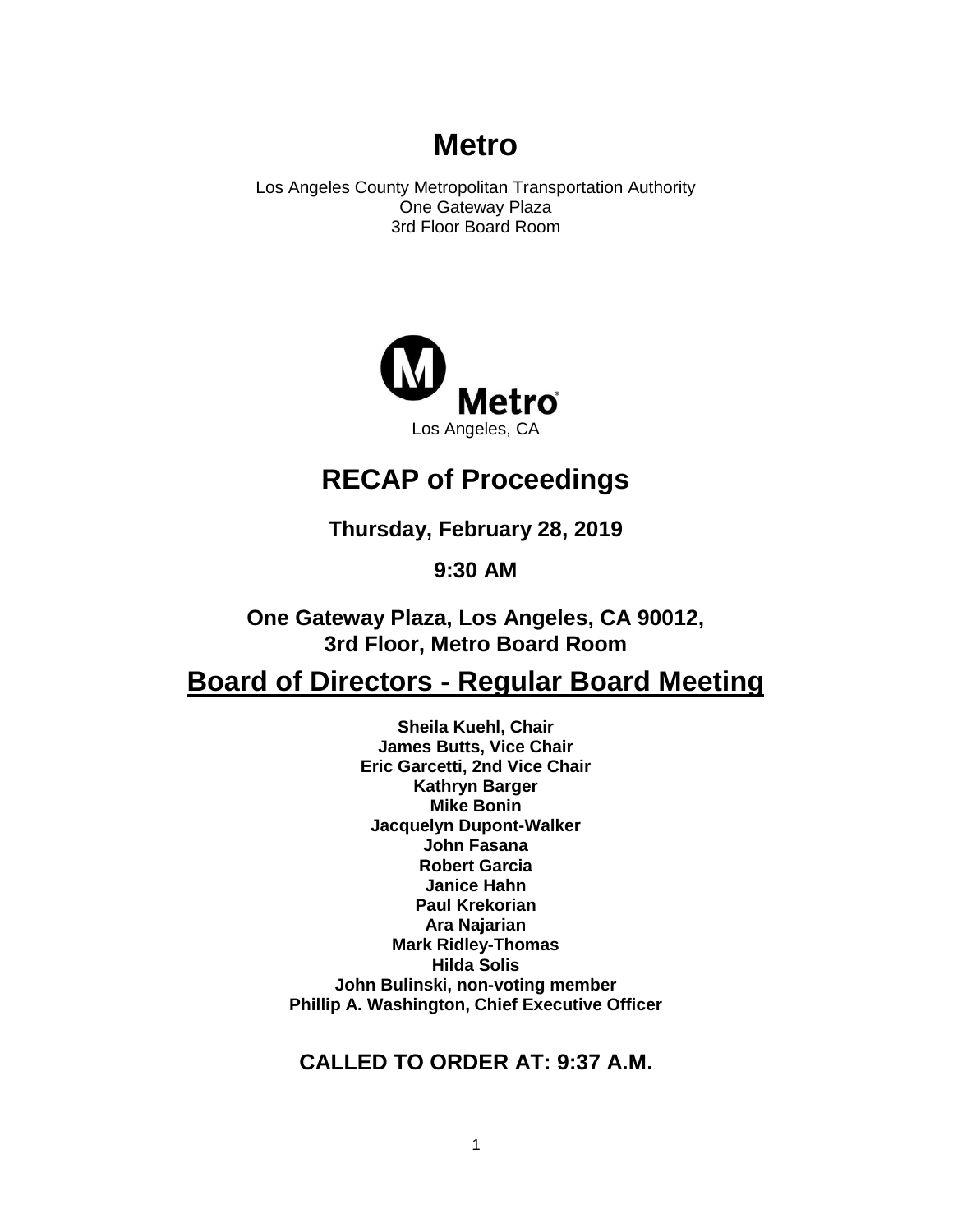## **ROLL CALL**

1. APPROVED Consent Calendar Items: 2, 8, 13, 15, 16, 17, 21, 22, 24, 26, 27, 31

Consent Calendar items were approved by one motion except for Item 2 which was held by a Director for separate action.

| $\mid$ PK $\mid$ $\mid$ | JF | <b>JH</b> | MB   HS |  |  | JB SK EG KB JDW | <b>MRT</b> | <b>AN</b> | -RG |
|-------------------------|----|-----------|---------|--|--|-----------------|------------|-----------|-----|
|                         |    |           |         |  |  |                 |            |           |     |

#### **2. SUBJECT: MINUTES 2019-0035**

APPROVED UNDER RECONSIDERATION Minutes of the Regular Board Meeting held January 24, 2019.

| <b>PK JF</b> | JH |  |  |  |  | <b>AN</b> | <b>RG</b> |
|--------------|----|--|--|--|--|-----------|-----------|
|              |    |  |  |  |  |           |           |

#### **3. SUBJECT: REMARKS BY THE CHAIR 2019-0101**

RECEIVED remarks by the **Chair.**

|                       |  |  |  |  | PK   JF   JH   MB   HS   JB   SK   EG   KB   JDW   MRT   AN   RG |  |  |
|-----------------------|--|--|--|--|------------------------------------------------------------------|--|--|
| P   P   P   P   P   P |  |  |  |  |                                                                  |  |  |

### **4. SUBJECT: REPORT BY THE CHIEF EXECUTIVE OFFICER 2019-0102**

RECEIVED report by the **Chief Executive Officer.** 

|        |  |  |  | PK   JF   JH   MB   HS   JB   SK   EG   KB   JDW   MRT   AN   RG |  |  |
|--------|--|--|--|------------------------------------------------------------------|--|--|
| $\Box$ |  |  |  |                                                                  |  |  |

## **8. SUBJECT: FUNDING AGREEMENT FOR SR-57/SR-60 INTERCHANGE 2018-0798 IMPROVEMENTS**

AUTHORIZED ON CONSENT CALENDAR the Chief Executive Officer (CEO) to execute Funding Agreement #9200000000M500201 for \$29,525,000 with San Gabriel Valley Council of Governments (SGVCOG) for support services for the SR-57/SR-60 Interchange Improvements.

| $PK = P$ . Krekorian | $HS = H$ . Solis    | $KB = K$ . Barger         | RG = R. Garcia |
|----------------------|---------------------|---------------------------|----------------|
| $JF = J. Fasana$     | $JB = J.$ Butts     | $JDW = J$ . Dupont-Walker |                |
| $JH = J$ . Hahn      | $EG = E$ . Garcetti | $MRT = M$ . Ridley-Thomas |                |
| $MB = M.$ Bonin      | $SK = S$ . Kuehl    | $AN = A$ . Najarian       |                |

**LEGEND: Y = YES, N = NO, C = HARD CONFLICT, S = SOFT CONFLICT ABS = ABSTAIN, A = ABSENT, P = PRESENT**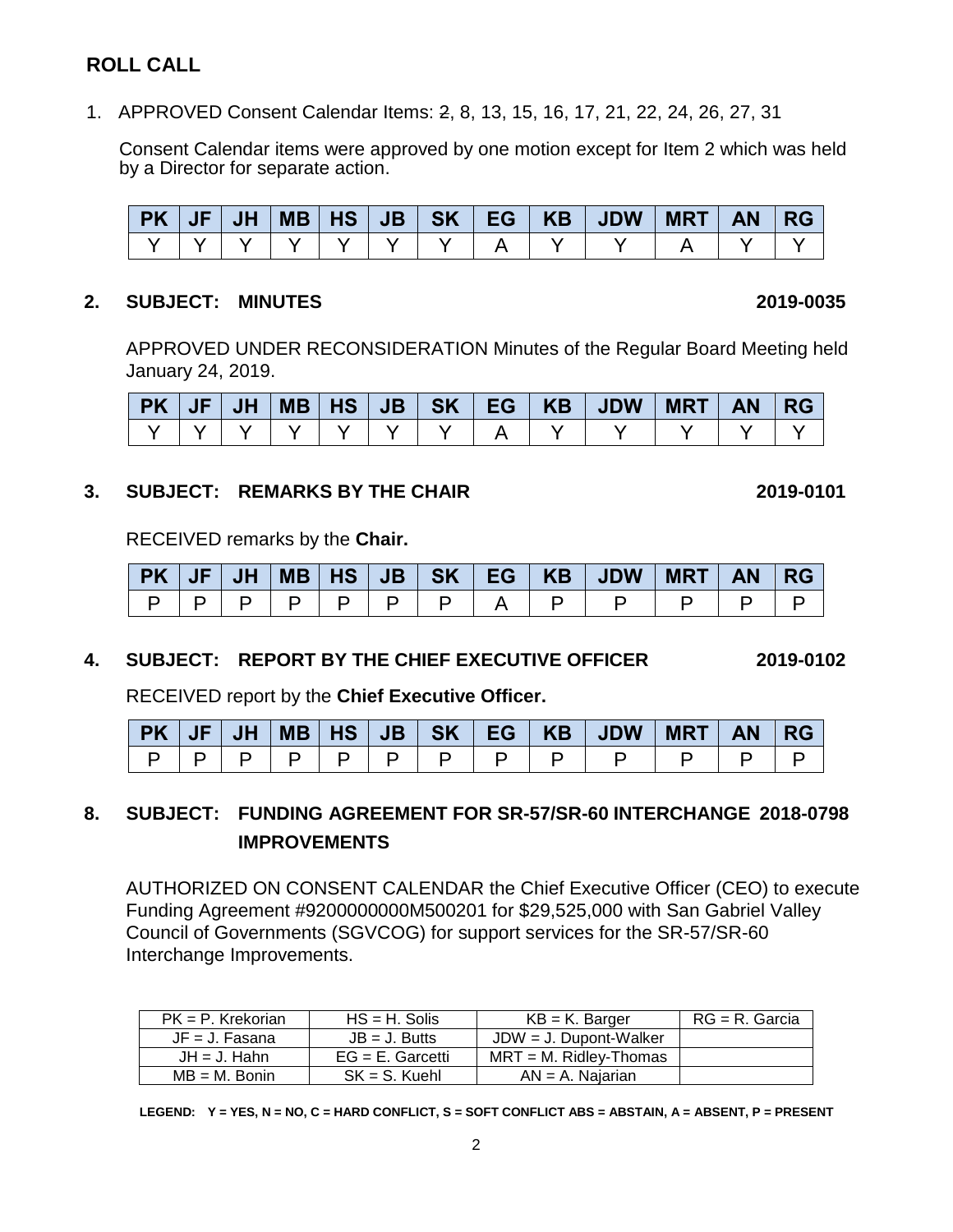### **11. SUBJECT: PROPOSITION C BONDS 2018-0596**

ADOPTED a resolution, Attachment A, that:

- A. AUTHORIZES the issuance of bonds by competitive sale to refund the Proposition C Series 2009-E Bonds, consistent with the Debt Policy to achieve approximately \$8.9 million in net present value savings over the ten-year life of the bonds;
- B. APPROVES the forms of Notice of Intention to Sell Bonds, Notice Inviting Bids, Supplemental Trust Agreement, Escrow Agreement, Continuing Disclosure Certificate and Preliminary Official Statement on file with the Board Secretary as set forth in the resolution all as subject to modification as set forth in the resolution; and
- C. AUTHORIZES taking all action necessary to achieve the foregoing, including, without limitation, the further development and execution of bond documentation associated with the issuance of the refunding bonds.

## **(REQUIRED SEPARATE, SIMPLE MAJORITY BOARD VOTE)**

|  |  |  |  | PK   JF   JH   MB   HS   JB   SK   EG   KB   JDW   MRT   AN   RG |  |  |
|--|--|--|--|------------------------------------------------------------------|--|--|
|  |  |  |  |                                                                  |  |  |

## **12. SUBJECT: PROPOSITION A BONDS 2018-0597**

ADOPTED a resolution, Attachment A, that:

- A. AUTHORIZES the issuance of bonds by competitive sale to refund the Proposition A Series 2009-A Bonds, consistent with the Debt Policy to achieve approximately \$8.9 million in net present value savings over the seven-year life of the bonds;
- B. APPROVES the forms of Notice of Intention to Sell Bonds, Notice Inviting Bids, Supplemental Trust Agreement, Escrow Agreement, Continuing Disclosure Certificate and Preliminary Official Statement on file with the Board Secretary as set forth in the resolution all as subject to modification as set forth in the resolution; and
- C. AUTHORIZES taking all action necessary to achieve the foregoing, including, without limitation, the further development and execution of bond documentation associated with the issuance of the refunding bonds.

## **(REQUIRED SEPARATE, SIMPLE MAJORITY BOARD VOTE)**

|  |  |  |  | PK   JF   JH   MB   HS   JB   SK   EG   KB   JDW   MRT   AN   RG |  |  |
|--|--|--|--|------------------------------------------------------------------|--|--|
|  |  |  |  |                                                                  |  |  |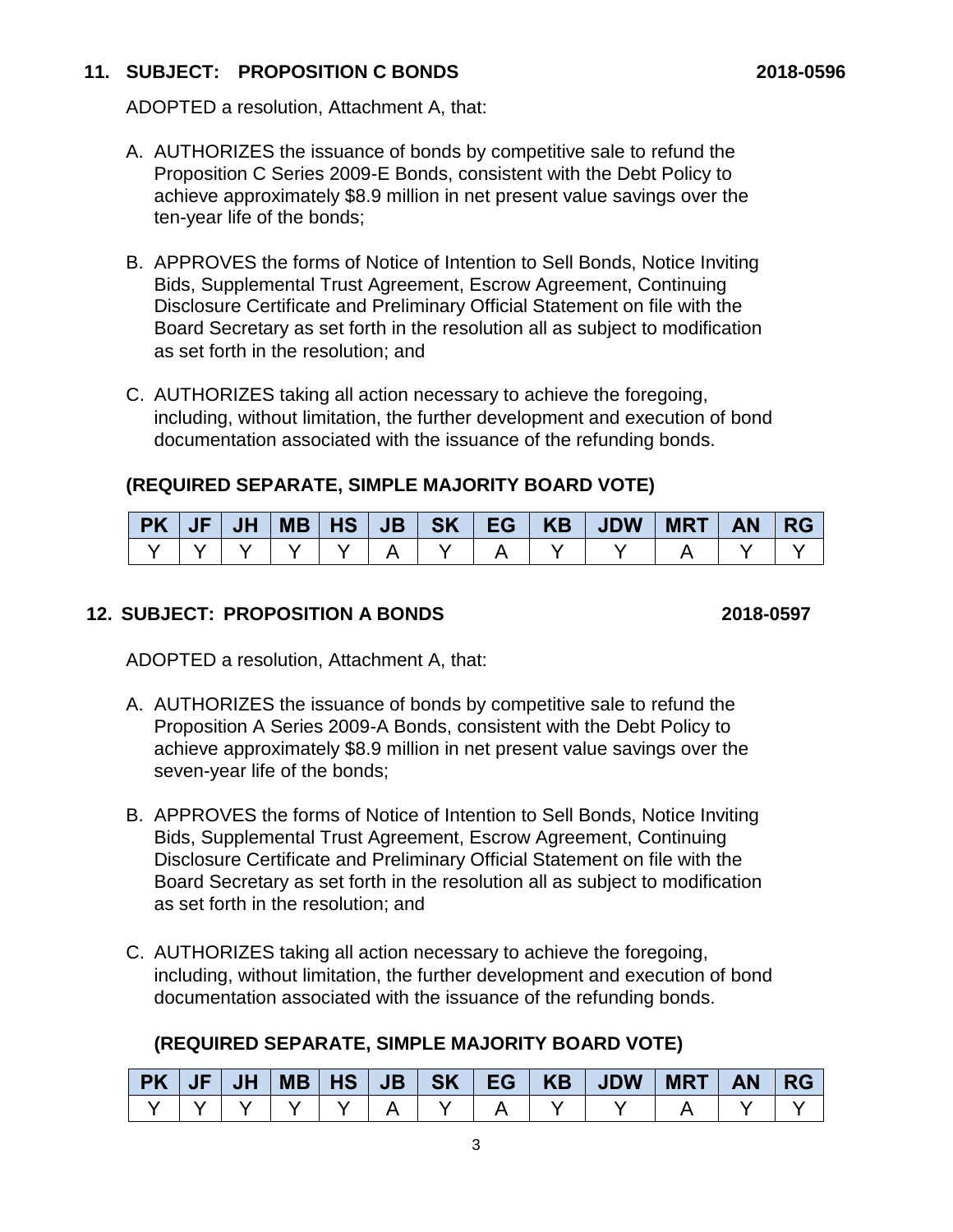#### **13. SUBJECT: INVESTMENT POLICY 2018-0607**

APPROVED ON CONSENT CALENDAR:

- A. ADOPTING the Investment Policy in Attachment B;
- B. the Financial Institutions Resolution authorizing financial institutions to honor signatures of LACMTA Officials, Attachment C; and
- C. the Local Agency Investment Fund (LAIF) Resolution authorizing LAIF to honor LACMTA Authorized Signatures, Attachment D; and
- D. DELEGATING to the Treasurer or her designees, the authority to invest funds for a one year period, pursuant to California Government Code ("Code") Section 53607.

### **15. SUBJECT: INGLEWOOD FIRST/LAST MILE PLAN 2018-0771**

ADOPTED ON CONSENT CALENDAR Inglewood First/Last Mile Plan.

## **16. SUBJECT: MEASURE M MULTI-YEAR SUBREGIONAL PROGRAM - 2018-0802 NORTH COUNTY SUBREGION**

AUTHORIZED ON CONSENT CALENDAR:

### A. APPROVING:

- 1. programming of \$16,570,590 in Measure M Multi-Year Subregional Program (MSP) - Active Transportation Program (Attachment A);
- 2. programming of \$13,143,260 in Measure M MSP Transit Program (Attachment B);
- 3. inter-program borrowing from subregion's Measure M MSP Transit Program and programming of \$8,051,220 in Measure M MSP - Highway Efficiency Program (Attachment C); and
- B. the CEO or his designee to negotiate and execute all necessary agreements for approved projects.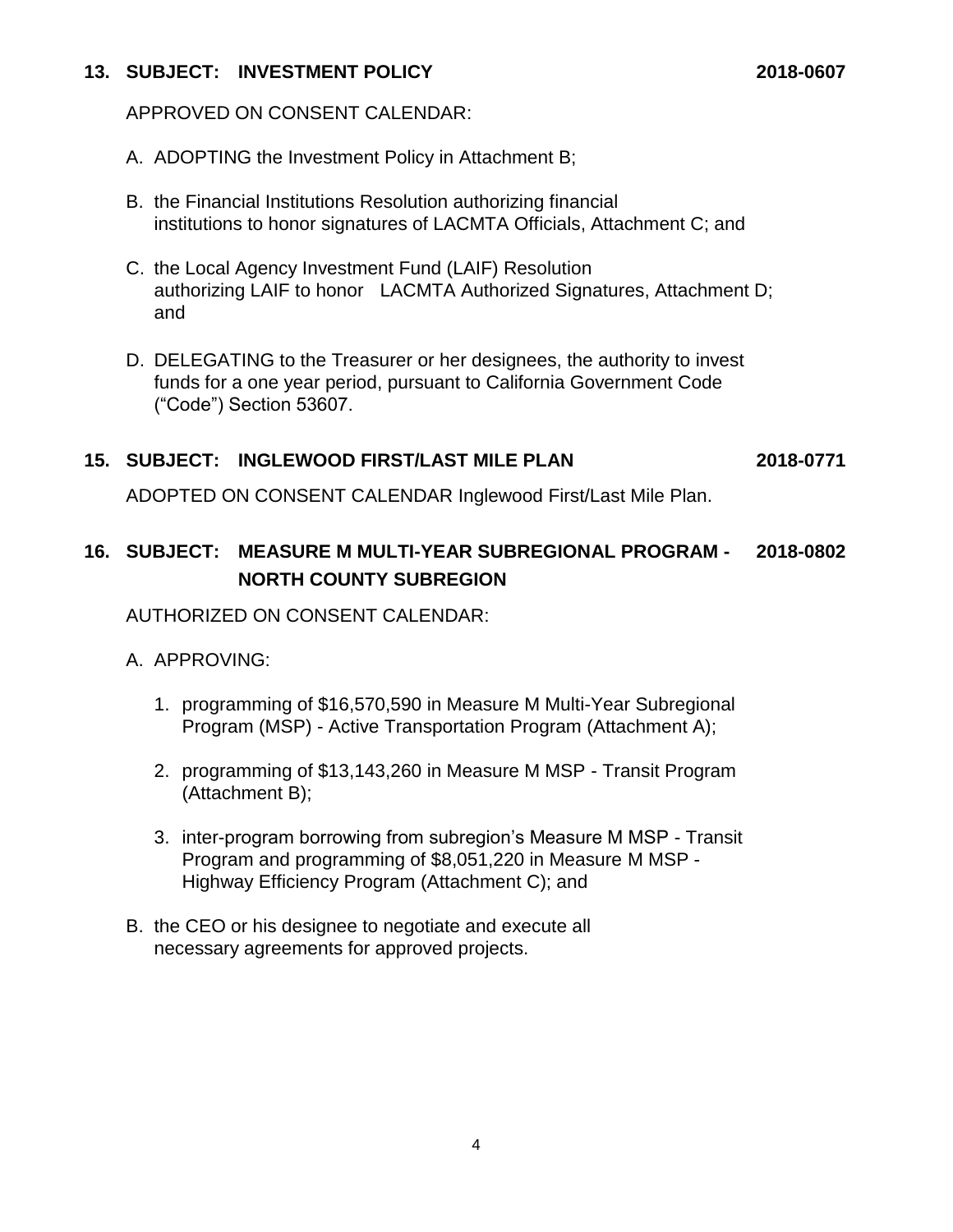## **17. SUBJECT: ARTIFICIAL IVY INSTALLATION AND MAINTENANCE 2018-0782 SERVICES**

AUTHORIZED ON CONSENT CALENDAR the Chief Executive Officer to award a firm fixed unit rate Contract No. OP1212080003367 to Intuitive Real Estate Solutions for a three year program, to provide heavy duty artificial ivy installation and maintenance services as a graffiti deterrent, for a not to exceed amount of \$659,198, effective March 18, 2019.

#### **21. SUBJECT: SYSTEMWIDE BUS NETWORK RESTRUCTURING PLAN 2018-0797**

APPROVED ON CONSENT CALENDAR Modification No. 1 to Task Order No. PS878320003041, under Contract No. PS4010-3041-F-XX, with Cambridge Systematics, Inc. for additional enhancements to the systemwide bus network restructuring plan for a firm fixed price of \$764,325, increasing the total Task Order value from \$1,295,762 to \$2,060,087, and extending the period of performance through December 30, 2021.

|  |  |  |  | PK   JF   JH   MB   HS   JB   SK   EG   KB   JDW   MRT   AN   RG |  |  |
|--|--|--|--|------------------------------------------------------------------|--|--|
|  |  |  |  |                                                                  |  |  |

## **22. SUBJECT: ELECTION DAY FREE TRANSIT SERVICE MOTION 40 2018-0820 RESPONSE**

APPROVED ON CONSENT CALENDAR the recommendation to make free transit permanent on regular federal and statewide election days in response to Motion 40 entitled Free Transit on Election Day.

#### **24. SUBJECT: SAFETY ENGAGEMENT AND RECOGNITION PROGRAM 2018-0019**

AUTHORIZED ON CONSENT CALENDAR the Chief Executive Officer to:

A. AWARD Contract No. PS52341001 to CASCO International, Inc. (C.A. Short Company) for the implementation of a safety engagement and recognition program in an amount not to exceed \$300,000 for the two-year pilot program effective March 1, 2019, and for the agency-wide program implementation, if selected, in the amount of \$6,750,000 for the first three-year option, and \$4,500,000 for the second two-year option, for a combined total amount of \$11,550,000, inclusive of sales tax, subject to resolution of protest(s), if any;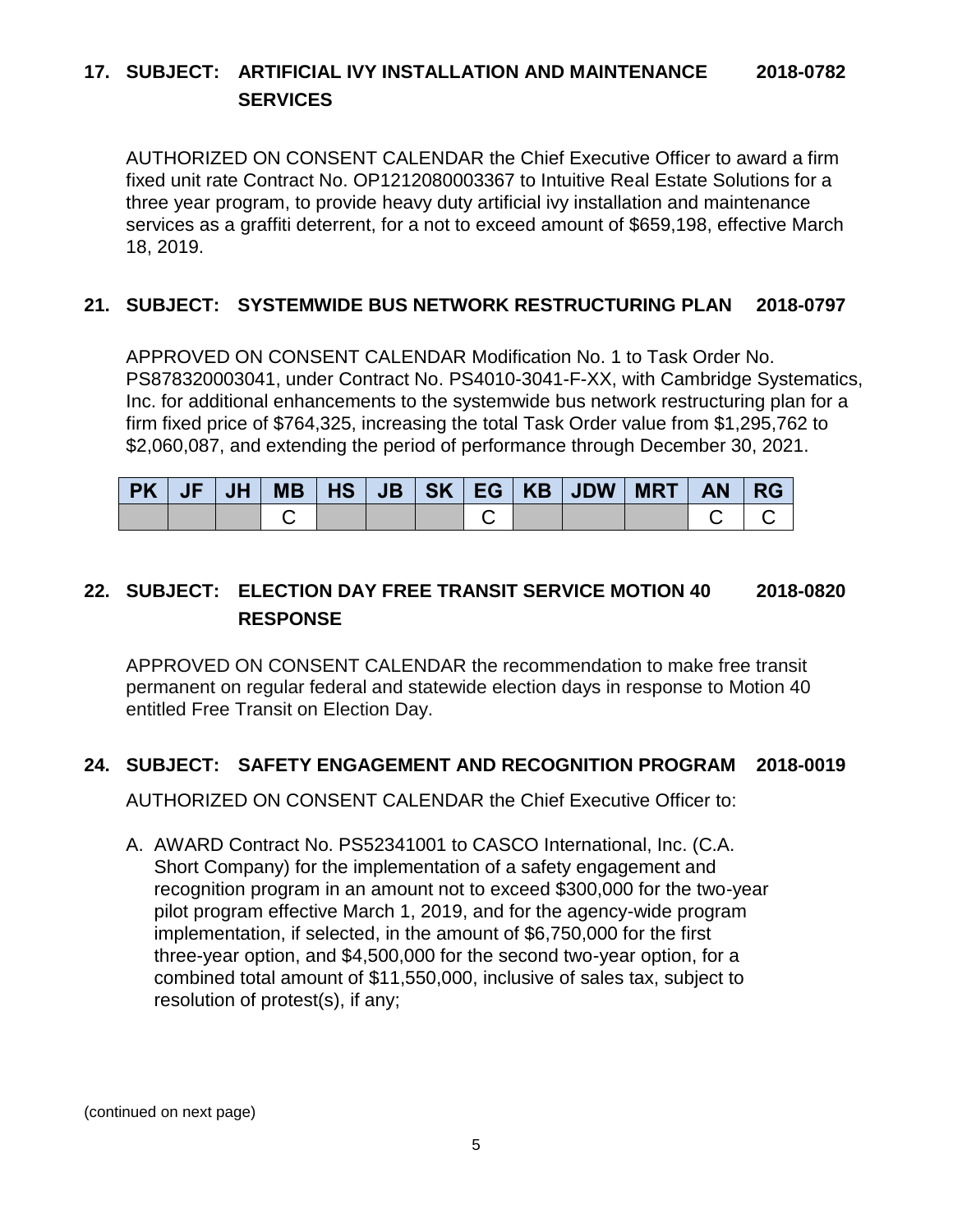- B. AWARD Contract No. PS52341002 to MTM Recognition Corporation for the implementation of a safety engagement and recognition program in an amount not to exceed \$287,188 for the two-year pilot program effective March 1, 2019, and for the agency-wide program implementation, if selected, in the amount of \$7,033,164 for the first three-year option, and \$4,688,776 for the second two-year option, for a combined total amount of \$12,009,128, inclusive of sales tax, subject to resolution of protest(s), if any; and
- C. AWARD Contract No. PS52341003 to The Peavey Corporation for the implementation of a safety engagement and recognition program in an amount not to exceed \$300,000 for the two-year pilot program effective March 1, 2019, and for the agency-wide program implementation, if selected, in the amount of \$6,570,000 for the first three-year option, and \$3,622,500 for the second two-year option, for a combined total amount of \$10,492,500, inclusive of sales tax, subject to resolution of protest(s), if any.

After the initial two-year pilot program, depending on the results of the pilot, staff will return to the Board for approval to exercise the options with a selected firm to implement the agency-wide safety engagement and recognition program.

## **26. SUBJECT: METRO PILOT BUSINESS INTERRUPTION FUND (BIF) 2018-0803**

AUTHORIZED ON CONSENT CALENDAR the Chief Executive Officer (CEO) to:

- A. AWARD a two-year base period, firm fixed price Contract No. PS56079000 with Pacific Coast Regional Small Business Development Corporation (PCR) to serve as the fund administrator for Metro's Pilot Business Interruption Fund (BIF) in the amount of \$1,585,246 with two, one-year options, in the amounts of \$720,882 and \$650,306, respectively, with an optional start-up of \$391,576 for the inclusion of future new rail lines in this pilot, for a total amount of \$3,348,010;
- B. EXPAND the Pilot Business Interruption Fund to include eligible small "mom and pop" businesses directly impacted by construction of the Purple Line Extension, Section 3; and
- C. RECEIVE AND FILE the status report of the Pilot Business Interruption Fund (BIF).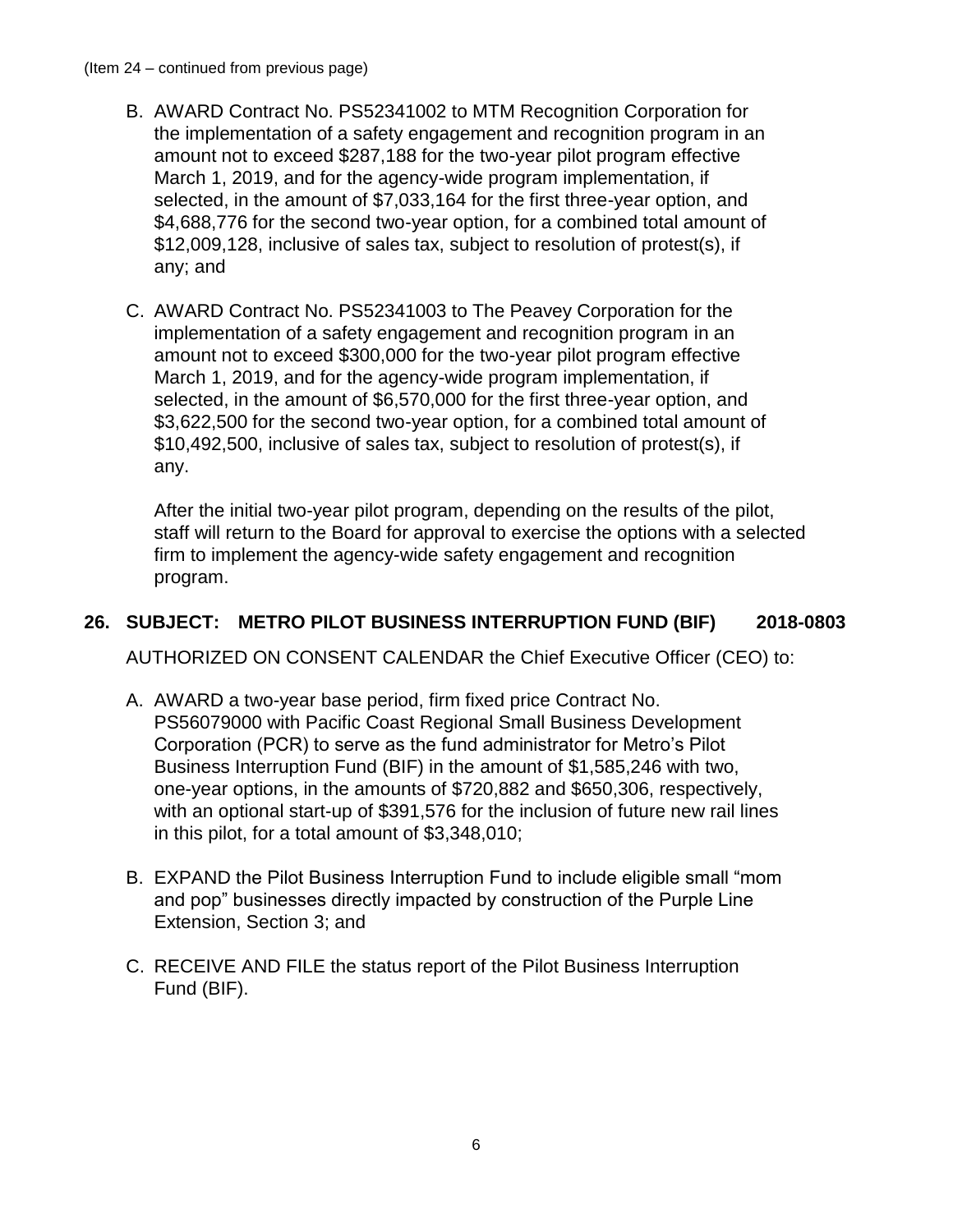### **27. SUBJECT: CONSTRUCTION CLAIMS SUPPORT SERVICES 2019-0015**

AUTHORIZED ON CONSENT CALENDAR the Chief Executive Officer to:

- A. EXECUTE a 7 year cost-plus fixed fee contract, Contract No. PS58665, with ARCADIS U.S., Inc., to provide Construction Claims Support Services for various projects as required, in an amount not-to-exceed \$24,584,650 and exercise 3 one-year options, when deemed appropriate; and
- B. EXECUTE individual Contract Work Orders and Contract Modifications within the Board approved contract and budget funding amount.

## **31. SUBJECT: ADMINISTRATIVE CODE AMENDMENTS - OFFICE OF 2018-0822 CIVIL RIGHTS**

APPROVED ON CONSENT CALENDAR amendment of Title 2, Chapter 2-50 of the Los Angeles County Metropolitan Transportation Authority ("Metro") Administrative Code,concerning Title VI Requirements and Public Hearings, as set forth in Attachment A. The amended Administrative Code will become effective March 1, 2019.

## **32. SUBJECT: THE RE-IMAGINING OF LA COUNTY: MOBILITY, EQUITY, 2019-0105 AND THE ENVIRONMENT**

APPROVED AS AMENDED the staff recommendations to:

- A. PURSUE the Transformational Initiatives that are central to "The Re-Imagining of LA County;"
- B. CONTINUE work on the Twenty-Eight by '28 goal and accelerate the delivery of the remaining eight projects in every feasible way, and report progress to the Board on the acceleration efforts on a quarterly basis; and
- C. DEVELOP proposed funding and financing plans for the accelerated projects, and report back to the Board in September July 2019.

| <b>PK JF</b> |  |  |  |  | ; JH  MB   HS   JB   SK   EG   KB   JDW   MRT | <b>AN</b> | <b>RG</b> |
|--------------|--|--|--|--|-----------------------------------------------|-----------|-----------|
|              |  |  |  |  |                                               |           |           |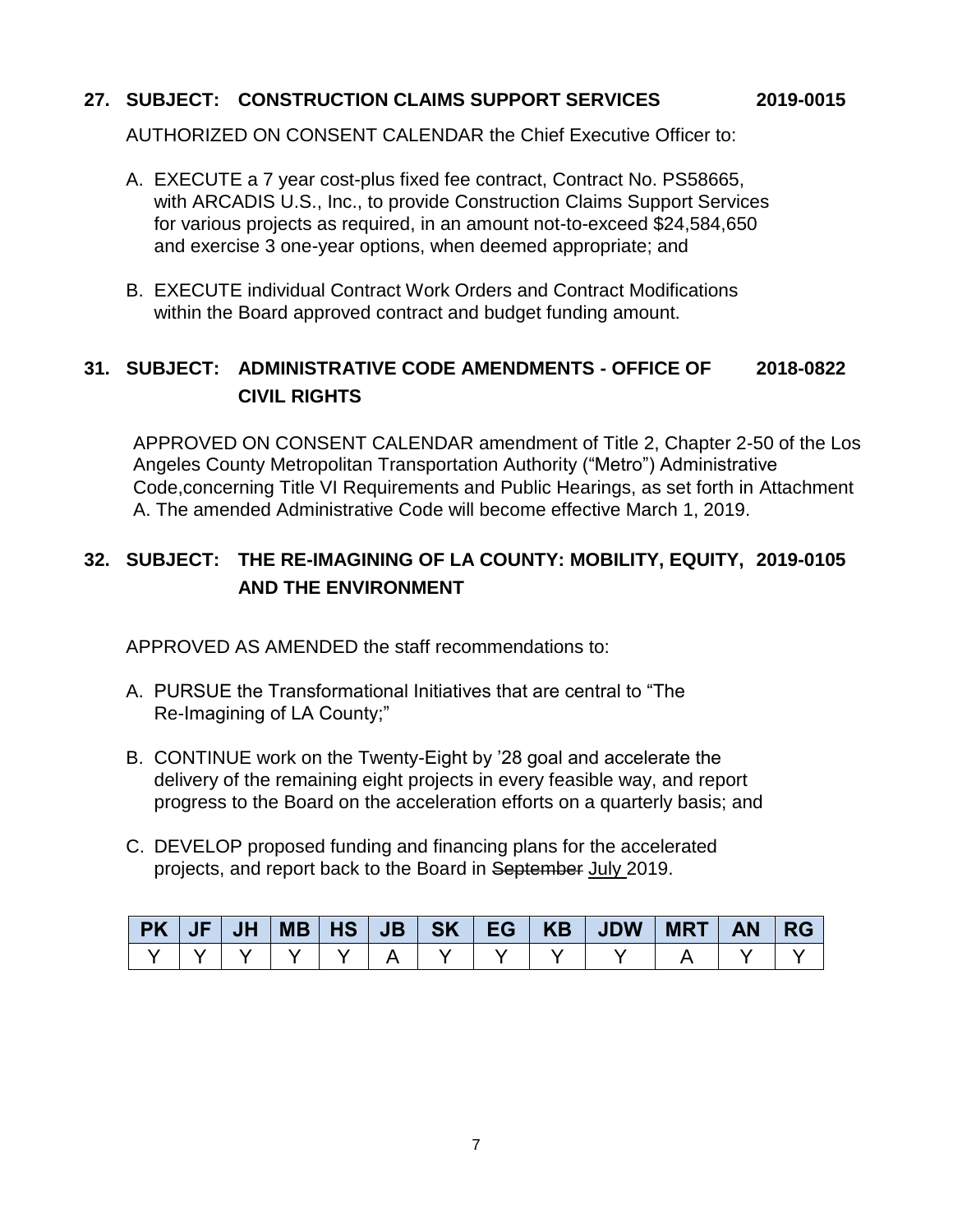## **32.1 SUBJECT: EQUITY STRATEGY FOR CONGESTION PRICING STUDY: 2019-0055 RESPONSE TO MOTION**

RECEIVED AND FILED report on equity strategy for congestion pricing in response to Board Motion 43.2.

| PK   JF   JH |  |               |  |  | MB   HS   JB   SK   EG   KB   JDW   MRT | <b>AN</b> | <b>RG</b> |
|--------------|--|---------------|--|--|-----------------------------------------|-----------|-----------|
|              |  | Y I Y I Y I A |  |  |                                         |           |           |

## **32.2 SUBJECT: RESPONSE TO MOTION BY DIRECTOR BUTTS TO 2019-0083 AMEND ITEM 43 WITH QUESTIONS AND INSTRUCTIONS**

RECEIVED AND FILED report in response to Board Motion 43.1 by Director Butts at the January 2019 Board meeting.

| PK   JF   JH <i> </i> |  |  |  |  | MB HS JB SK EG KB JDW | <b>MRT</b> | <b>AN</b> | <b>IRG</b> |
|-----------------------|--|--|--|--|-----------------------|------------|-----------|------------|
|                       |  |  |  |  |                       |            |           |            |

#### **32.3 SUBJECT: CONGESTION PRICING 2019-0109**

**APPROVED Motion by Garcetti, Kuehl, Butts, Solis and Hahn** that the Board direct the CEO to:

- A. Move forward with a Congestion Pricing Feasibility Study entitled "The Re-Imagining of LA County";
- B. Ensure the Congestion Pricing Feasibility Study fully addresses and incorporates the parameters identified in the January 2019 Motions 43.1 (Butts) and 43.2 (Solis, Garcetti, Dupont-Walker, Butts, Hahn), which include, but are not limited to, a detailed implementation timeline, cost estimates, sources of funding, and an equity strategy execution plan;
- C. Move forward to explore fees for Transportation Network Company (TNC) trips in Los Angeles County; and
- D. Report back on all the above at the April 2019 Board cycle.

| $P$ K JF | $\vert$ JH |  |  |  | MB HS JB SK EG KB JDW | MRT | <b>AN</b> | <b>RG</b> |
|----------|------------|--|--|--|-----------------------|-----|-----------|-----------|
|          |            |  |  |  |                       |     |           |           |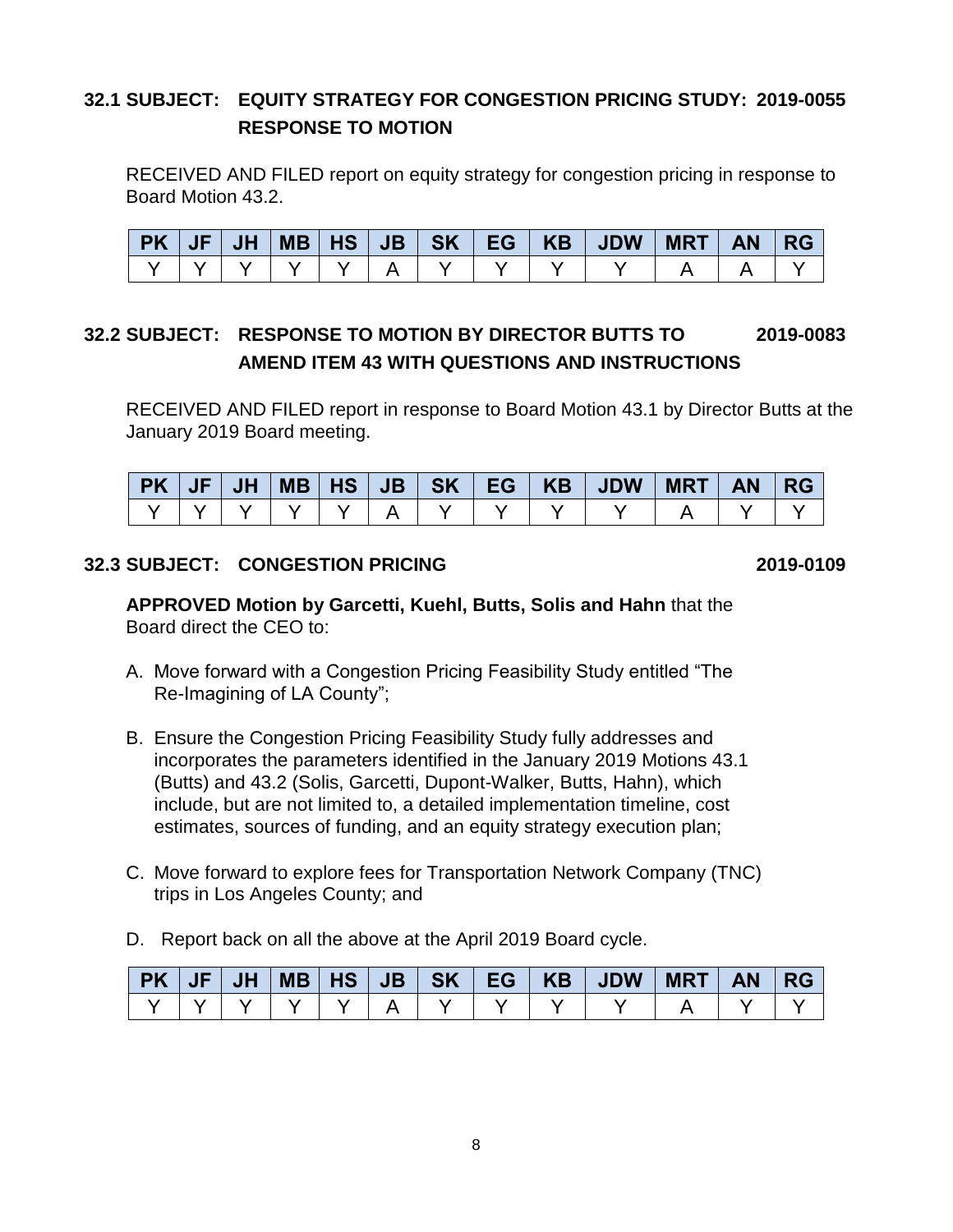**APPROVED Motion by Garcetti, Butts, Solis and Hahn** that the Board direct the CEO to:

- A. Prioritize the following pillar projects to address Twenty-Eight by '28 acceleration funding needs:
- Gold Line Eastside Extension Phase 2
- Green Line Extension to Torrance
- Sepulveda Transit Corridor
- West Santa Ana Branch to Downtown LA and reaffirm that it is the first priority for P3 investment
- B. Prepare a detailed year-by-year potential financial forecast to deliver Twenty-Eight by '28, prioritizing the four pillar projects in section A, with updated assumptions from the revenue sources listed in Board File 2019- 0089 (Item 32, February 2019);
	- 1. This forecast shall provide an accelerated schedule for the four pillar projects, including detail on when Measure M funds are available compared to accelerated project schedules;
	- 2. The forecast should prioritize low-risk revenue sources, maximize potential funding from state and federal grant and formula programs, and assume efficiencies from P3 realization;
	- 3. The forecast may assume the use of Inter-fund Borrowing, Multi-Year Subregional Program Funds and Subregional Equity Program funds under the condition that reprogramming of these sources must be approved by the affected corridor jurisdictions and subregions before the Metro Board assigns the funds for acceleration; and
	- 4. The forecast shall not assume the use of any local return revenues;
- C. Report on alternative public and private financing mechanisms not included in Metro's existing financing toolbox that could be used for acceleration of the four pillar projects, including but not limited to Build California Green Bonds;
- D. Conduct a "Constructability Analysis" for the four pillar projects, including scope, costs, risks, P3 status, the use of alternative technology modes, and timelines for environmental clearance, conceptual design, preliminary engineering, and construction;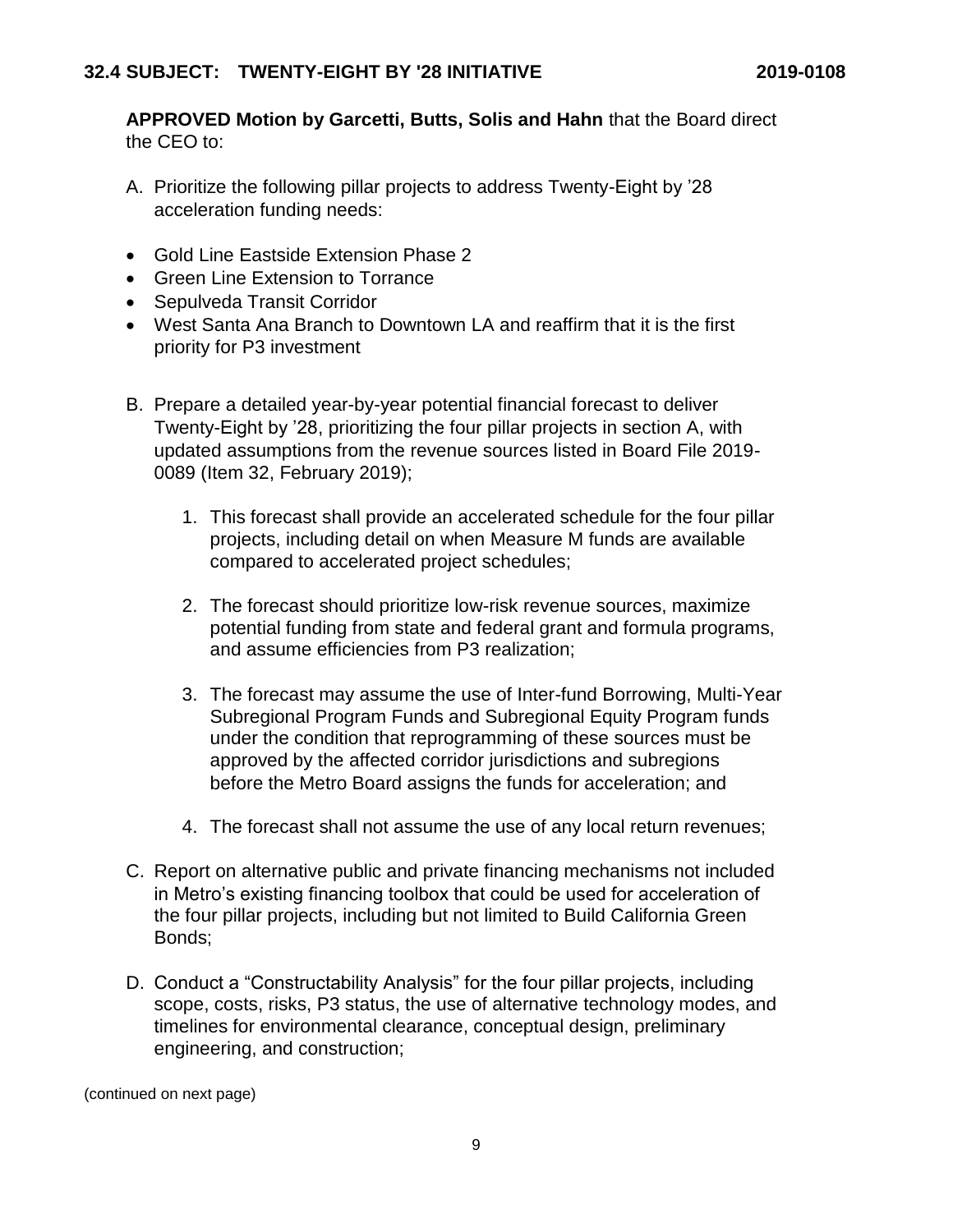- E. Adopt the five policy recommendations contained in the Policy Advisory Council letter and incorporate them into the Twenty-Eight by '28 and "Re-Imagining of Los Angeles County" programs;
- F. Maintain the Twenty-Eight by '28 name for this acceleration initiative; and
- G. Report on all the above to the May 2019 Construction and Executive Management Committees.

| <b>PK</b> | JF | <b>JH</b> | <b>MB   HS</b> | JB |  | SK EG   KB   JDW | <b>MRT</b> | <b>AN</b> | -RG |
|-----------|----|-----------|----------------|----|--|------------------|------------|-----------|-----|
|           |    |           |                |    |  |                  |            |           |     |

#### **33. SUBJECT: CUSTOMER EXPERIENCE MOTION 38.1 RESPONSE 2018-0668**

RECEIVED AND FILED the status update for Motion 38.1 about the customer experience program.

| <b>PK</b> | IE | <b>JH</b> | <b>MB</b> | H <sub>S</sub> | JB | <b>SK</b> | EG | <b>KB</b> | <b>JDW</b> | <b>MRT</b> | <b>AN</b> |  |
|-----------|----|-----------|-----------|----------------|----|-----------|----|-----------|------------|------------|-----------|--|
|           |    |           |           |                |    |           |    |           |            |            |           |  |

## **35. SUBJECT: WESTSIDE PURPLE LINE EXTENSION SECTION 3 2019-0050 PROJECT**

APPROVED:

- A. AMENDING the Life-of-Project (LOP) Budget of \$1,374,826,466 to \$3,223,623,255 to include the Stations, Trackwork, Systems and Testing portion of the Westside Purple Line Extension Section 3 Project (Project), consistent with previous actions taken by the Board in February 2016, January 2017, and June 2018;
- B. AUTHORIZING the Chief Executive Officer (CEO) to award an 89-month firm fixed price contract under Request for Proposal (RFP) No. C45161C1152 to Tutor Perini/O&G, JV, the responsive and responsible Proposer determined to provide Metro with the best value for the final design and construction of the Westside Purple Line Extension Section 3 Project Stations, Trackwork, Systems and Testing, in the amount of \$1,363,620,000, subject to the Federal Transit Administration (FTA) approval of a Full Funding Grant Agreement (FFGA) and resolution of protest(s), if any;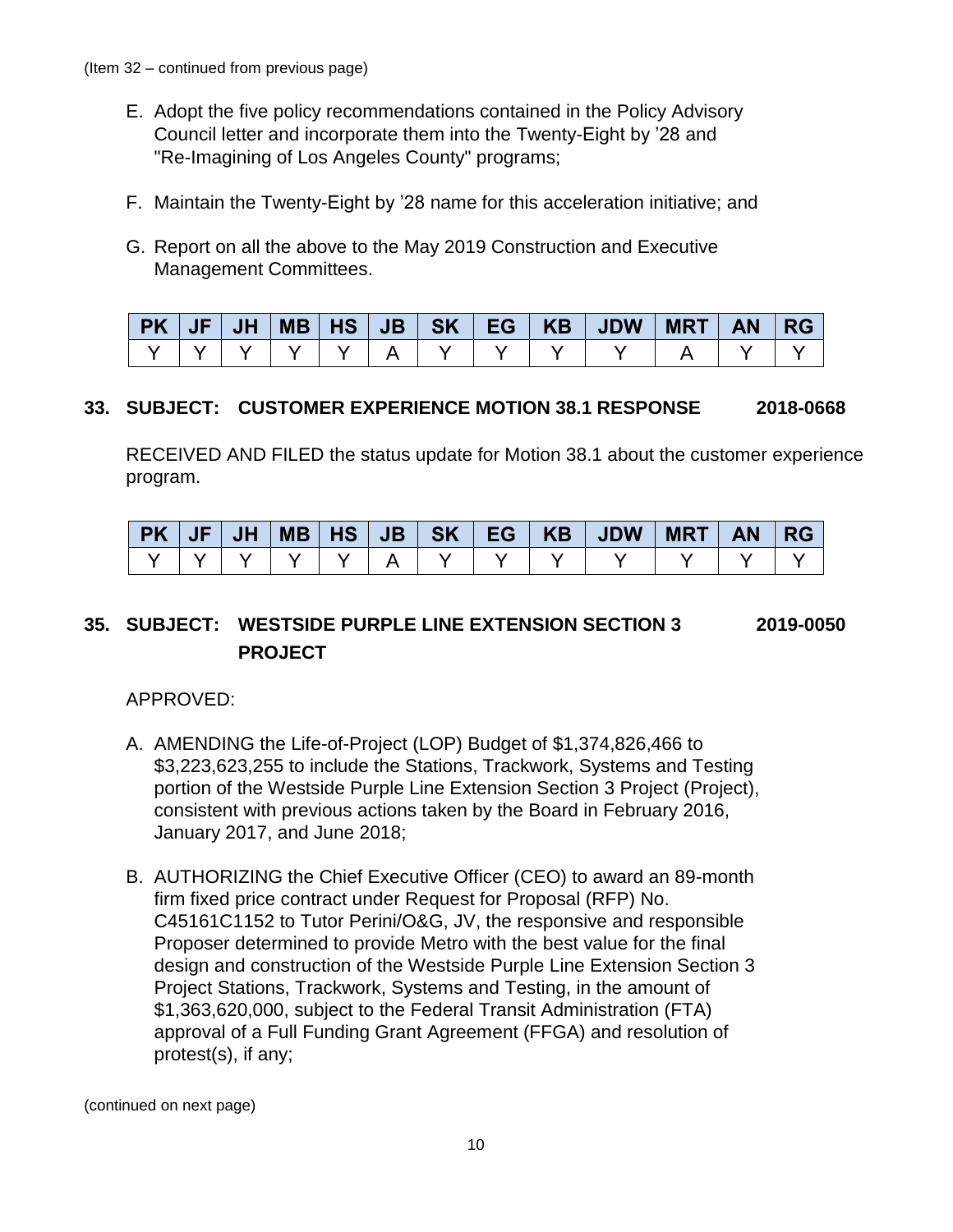- C. AUTHORIZING the withholding of funds, pursuant to the provisions of the Measure M Ordinance, from the Local Return/Regional Rail Subfund to pay for the 3% local agency contributions to the Project should no agreement with the local jurisdictions be approved or upon default of payment by a local jurisdiction; and
- D. APPROVING an additional 12 full time Metro staff for FY19 to strengthen the existing project management and support team.

|  |  |  |  | PK   JF   JH   MB   HS   JB   SK   EG   *KB   JDW   MRT   AN   *RG |  |  |
|--|--|--|--|--------------------------------------------------------------------|--|--|
|  |  |  |  | Y   Y   C   C   A   Y   Y   C   Y   Y   A   C                      |  |  |

\* Voted under rule of necessity

## **36. SUBJECT: PROP A AND PROP C COMMERCIAL 2018-0753 PAPER/SHORT-TERM BORROWING PROGRAMS**

#### APPROVED:

- A. AUTHORIZING the Chief Executive Officer to renew and/or replace the direct-pay letters of credit ("LOC") and direct purchase revolving credit facility ("RCF") to be provided by the banks described below, finalize negotiations with the recommended banks and enter into reimbursement/credit agreements and related documents associated with such LOCs and RCF;
	- 1. Replace the LOCs currently being provided by Sumitomo Mitsui Banking Corporation ("Sumitomo") and MUFG Union Bank, N.A. ("MUFG"), for the Proposition A commercial paper program with a LOC to be provided by Barclays Bank PLC ("Barclays") for a commitment amount of \$200 million for a 3 year term at an estimated cost of \$13.5 million including interest, legal fees and other related expenses.
	- 2. Replace the LOC currently being provided by Bank of America ("BANA") of \$75 million for the Proposition C commercial paper program with a revolving credit facility provided by Wells Fargo Bank, N.A. ("Wells Fargo") for an estimated amount of \$150 million (Metro currently has \$75 million outstanding with Wells Fargo) for a 3 year term at an estimated cost of \$9.9 million including interest, legal fees and other related expenses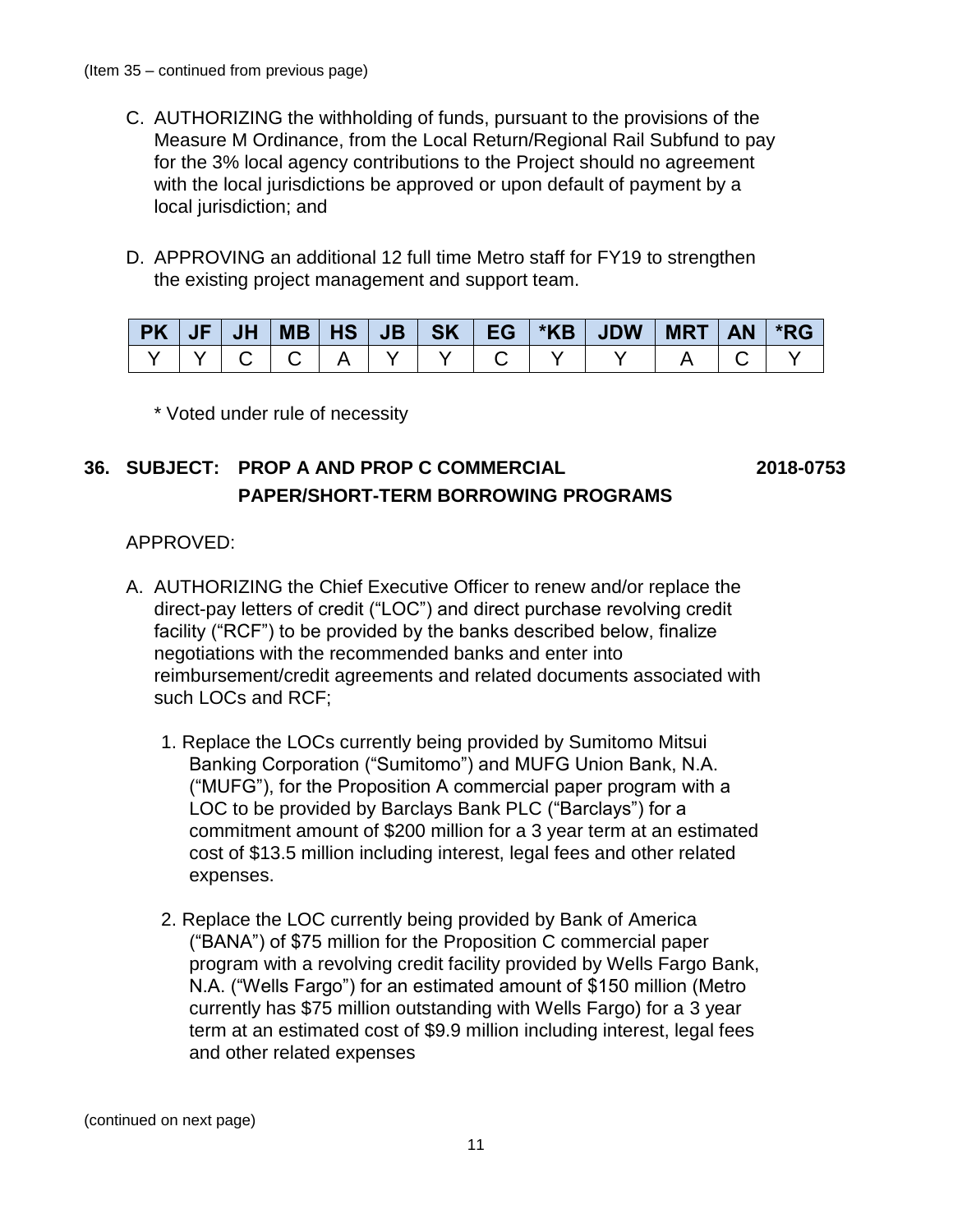- B. If unable to reach agreement with one of the recommended banks described above, AUTHORIZE the Chief Executive Officer to finalize negotiations with each successively ranked bank for LOCs and/or RCFs having 3 year terms and the estimated costs shown in Attachment A;
- C. ADOPTING a resolution with respect to the Proposition A commercial paper and short-term program that approves the selection of Barclays or such other banks selected by the Chief Executive Officer for the Proposition A commercial paper program, and the forms of the reimbursement agreement, fee agreement and reimbursement note in similar form with those on file with the Board Secretary and that makes certain benefits findings in compliance with the Government Code, Attachment B;
- D. ADOPTING a resolution with respect to the Proposition C commercial paper and short-term borrowing program that approves the selection of Wells Fargo or such other banks selected by the Chief Executive Officer for the Proposition C commercial paper program, and the forms of the revolving credit agreement, revolving obligation notes and supplemental subordinate trust agreement in similar form with those on file with the Board Secretary and that makes certain benefits findings in compliance with the Government Code, Attachment C.

## **(REQUIRED SEPARATE, SIMPLE MAJORITY BOARD VOTE)**

| $PK$ $JF$ |  |  |  |  |  |  |
|-----------|--|--|--|--|--|--|
|           |  |  |  |  |  |  |

\* Voted under rule of necessity

## **37. SUBJECT: PURPLE LINE WESTSIDE SUBWAY EXTENSION TRANSIT 2019-0073 PROJECT SECTION 2**

APPROVED BY 2/3 VOTE:

- A. HOLDING a public hearing on the proposed Resolutions of Necessity; and
- B. ADOPTING Resolutions of Necessity authorizing the commencement of an eminent domain action to acquire a subsurface easement in the properties identified as parcels W-3301 (APN: 4328-014-005) and W-3303 (APN: 4328-009-023), hereinafter the "Property".

|  |  |  |  | PK   JF   JH   MB   HS   JB   SK   EG   KB   JDW   MRT   AN   RG |  |  |
|--|--|--|--|------------------------------------------------------------------|--|--|
|  |  |  |  |                                                                  |  |  |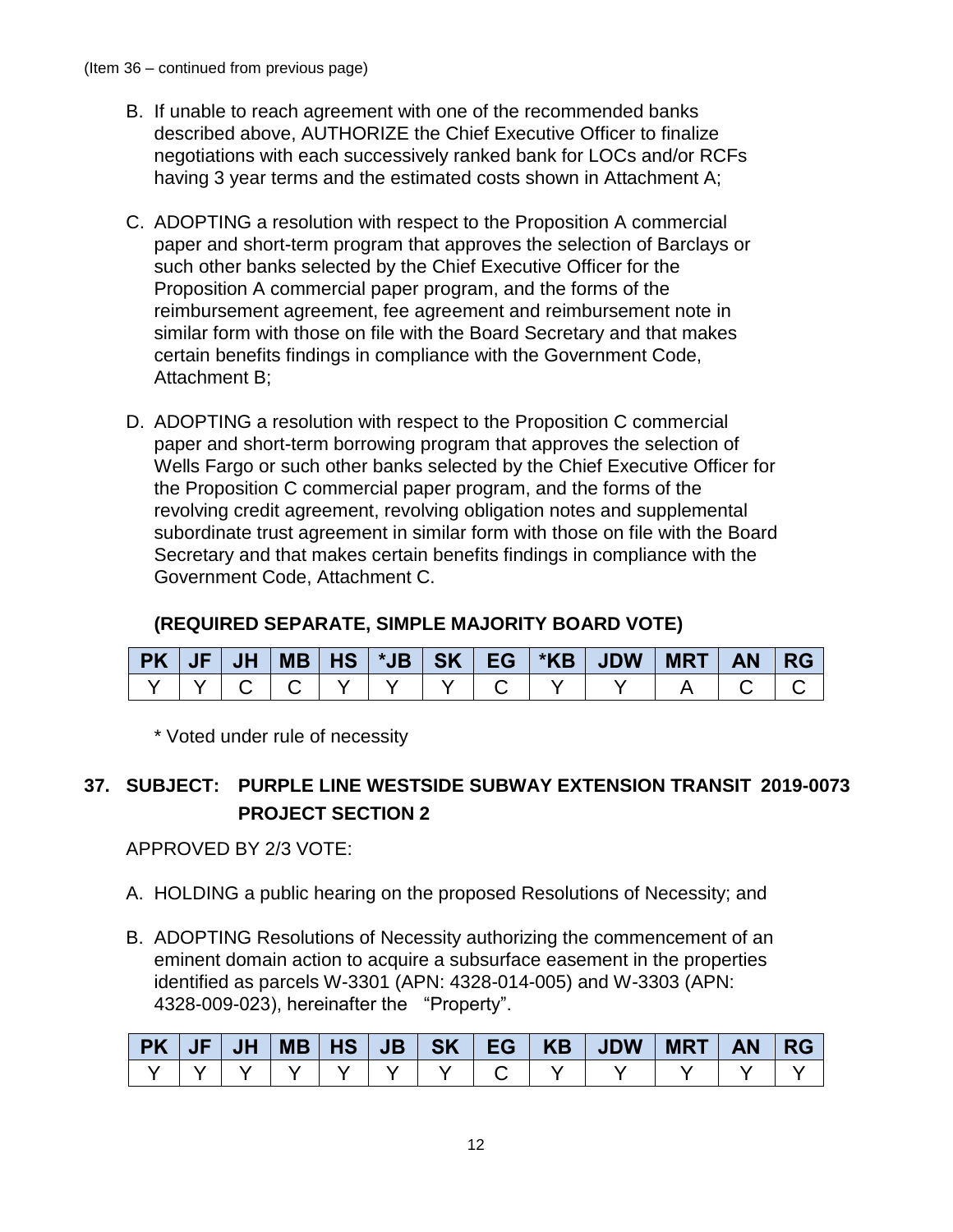## **38. SUBJECT: READINESS IN RESPONSE TO POTENTIAL HIGH SPEED 2019-0106 RAIL CHANGES**

**APPROVED AS AMENDED Motion by Barger, Najarian, Krekorian, and Solis** that the Board direct the CEO to:

- A. Acknowledge the importance of connectivity through a Palmdale station to maximize regional integrated operations, and the importance of working towards the advancement of funding for critical projects in the Los Angeles region;
- B. Engage with the office of Governor Newsom, the California High Speed Rail Authority (Authority), and the State Transportation Agency (CalSTA), to explore how the Governor's proposed changes to the HSR project might affect the Palmdale to Burbank, Burbank to Union Station, and Union Station to Anaheim segments, and identify what opportunities might be available to advance critical regional improvements;
- C. Engage Metrolink, CalSTA, and the Authority to begin coordinating efforts to identify specific projects to propose for advancement, taking into consideration the State Rail Plan, Metrolink's SCORE program, SCAG's ongoing RTP effort, the forthcoming Antelope Valley Line study, and the countywide Freight & Goods Movement Strategic Plan, and;
- D. Report back to the Board in 90 days with an update on progress and findings.

HAHN AMENDMENT: Report back to the Board in 90 days on all impacts this change will have on Metro projects.

|  |                         |  |  | PK   JF   JH   MB   HS   JB   SK   EG   KB   JDW   / | $MRT$ $AN$ $RG$ |  |
|--|-------------------------|--|--|------------------------------------------------------|-----------------|--|
|  | $\mathbf{Y} \mathbf{Y}$ |  |  |                                                      |                 |  |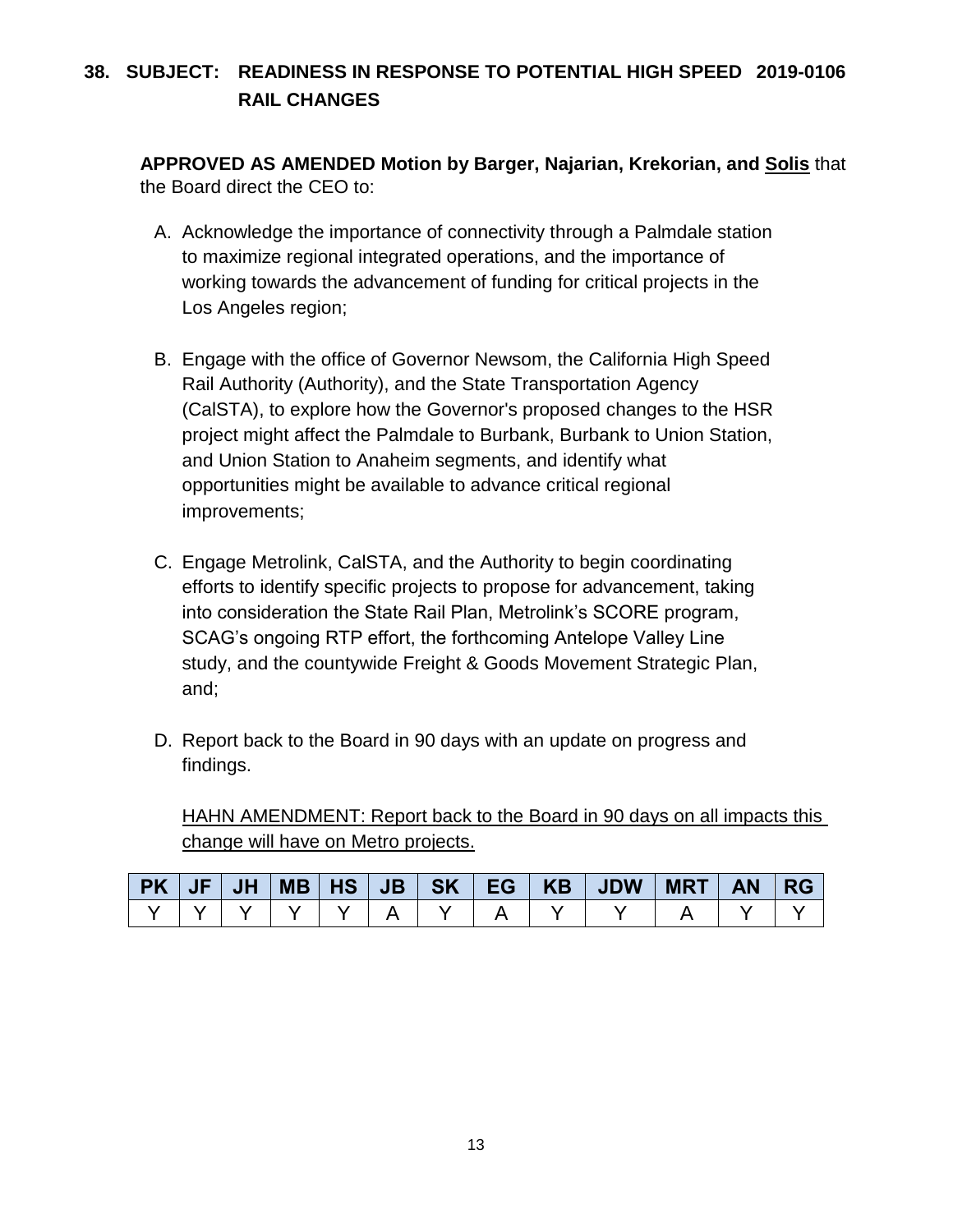**APPROVED AS AMENDED Motion by Garcetti, Kuehl and Bonin** that the Board direct the CEO to:

- A. Enter into a no-fee lease agreement with the City of Los Angeles of the former Division 6 site for temporary bridge housing; and
- B. Report back on MTA's ongoing efforts to address homelessness on the MTA system in April 2019, including but not limited to existing funding constraints and opportunities for additional non-transportation funding.

#### AMENDMENT BY KUEHL AND BONIN:

- A. Conclude that the project is categorically exempt from CEQA pursuant to section 15332 (Class 32) as an in-fill development project;
- B. Adopt the determinations made by the City of Los Angeles City Council when it approved the project at its December 11, 2018 meeting, and incorporate the City's documentation regarding the exemption;
- C. Determine that the project does not present any unusual circumstances; including that the project site is not included on any list of open cases compiled to Section 65962.5 of the Government Code; and
- D. Authorize Metro staff to file a Notice of Exemption with the County Clerk.

|  |  |  |  | PK   JF   JH   MB   HS   JB   SK   EG   KB   JDW   MRT   AN   RG |  |  |
|--|--|--|--|------------------------------------------------------------------|--|--|
|  |  |  |  |                                                                  |  |  |

#### **40. SUBJECT: CLOSED SESSION 2019-0103**

- A. Conference with Legal Counsel Existing Litigation G.C. 54956.9(d)(1)
	- 1. Brian Gomez Garcia v. LACMTA, LASC Case No. BC688353

#### NO REPORT.

- B. Conference with Real Property Negotiator G.C. 54956.8
	- 1. Property Description: 160 Canon Drive and 9397 Wilshire Blvd., Beverly Hills Agency Negotiator: Velma C. Marshall Negotiating Party: New Pacific Cannon, LLC Under Negotiation: Price and Terms

NO REPORT.